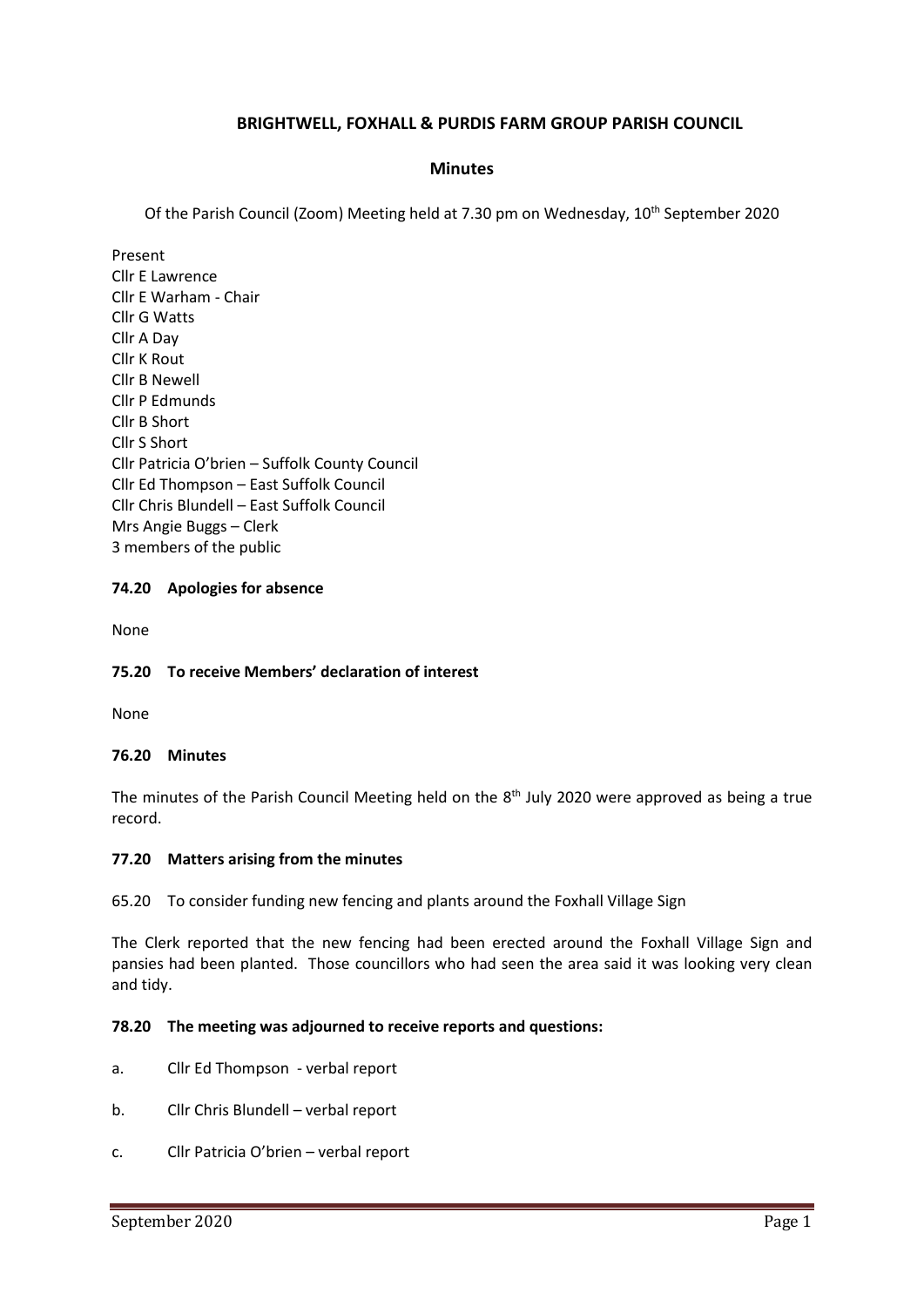d. To receive questions from members of the public

Ruth Johnson stated she was representing Bucklesham & Foxhall Village Hall Committee. She stated that the Village Hall needed urgent help with funding as they had lost all their income for this year and had needed to purchase a new boiler and oil tank. Bucklesham Parish Council have given funding of £1,000 and the Village Hall Committee are asking Brightwell Foxhall & Purdis Farm Group Parish Council to consider a request for some emergency funding. District Councillors and the County Councillor have provided financial support. Cllr A Day asked Ruth Johnson whether the Village Hall Committee had accessed the grant which was available due to Covid-19 and Ruth Johnson stated they have received £10,000.

## **To reconvene the meeting**

## **79.20 To consider the co-option of two new councillors**

Cllr E Warham stated that councillors had received details of the two prospective Parish Council candidates: Bernard and Sheila Short. Cllr A Day proposed that Bernard and Sheila Short be elected as members of the Parish Council, seconded Cllr P Edmunds – all in favour. It was agreed that the Clerk would arrange for the paperwork to be sent to Bernard and Sheila for signature. It was also agreed that the Clerk would contact the Suffolk Association of Local Councils regarding new councillor training. **Action: Clerk**

## **80.20 To discuss proposed presentation to Cllr Alan Wells**

The Clerk reported that Cllr Newell had approached Alan's wife regarding a suitable gift who had said that Alan would like a clock. A suitable clock had been identified at a cost of £33.33. The Clerk would need to purchase the clock on behalf of the Parish Council and claim on expenses. Following discussion Cllr P Edmunds proposed that the Clerk be authorised to purchase the clock and card at an approximate cost of £33.33, seconded Cllr G Watts – all in favour. It was agreed that Cllr B Newell would make the presentation to Alan and that a card would be passed around councillors for signature. **Action: Clerk / Cllr Brenda Newell**

## **81.20 To discuss the request from Bucklesham & Foxhall Village Hall for funding support**

Ruth Johnson had represented the Bucklesham & Foxhall Village Hall Committee during Item 5g of the agenda when she had requested financial support for the Village Hall due to the Covid-19 pandemic. Ruth Johnson had said that the Village Hall Committee needed urgent funding to support the Village Hall. When questioned Ruth Johnson had stated that the Village Hall Committee had accessed a grant of £10,000, £1,000 from Bucklesham Parish Council and £500.00 from Cllr Patricia O'brien. Earlier in the meeting the District Councillors and the County Councillor had agreed to provide more funding.

Cllr B Newell stated that Bucklesham & Foxhall Village Hall Committee had already accessed a substantial amount of funding and as a result according to Ruth Johnson had taken the opportunity to upgrade their facilities.

Cllr E Warham reported she had been advised to request financial information about how much the shortfall is however although she had requested this information it was not given. It was also noted that the Parish Council were required to adhere to their Grants Policy.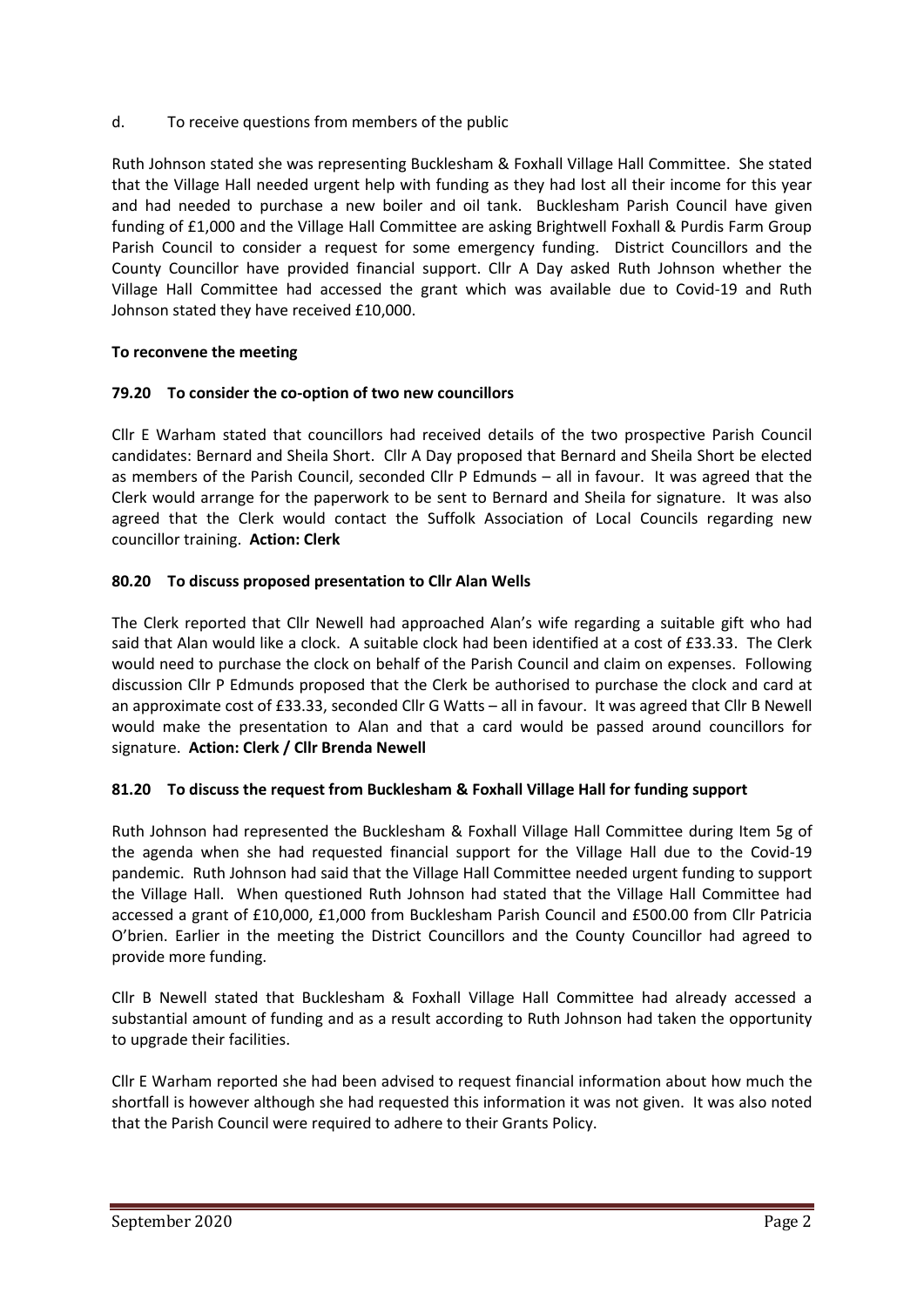Following discussion, Cllr A Day proposed that this item be deferred until sufficient evidence is available so that the Parish Council can make a fair and balanced decision and that the Parish Council should be following their Grants Policy document, seconded Cllr K Rout – all in favour.

It was agreed that the Clerk should formally request financial information to support the Parish Council's Grants Policy, a copy of last year's income and expenditure accounts and projected income and outgoings for this year. It was agreed that the item should be placed on the next agenda for further discussion. **Action: Clerk**

## **82.20 To discuss the overgrown grass verges in the parishes**

Cllr Rout stated that he had noticed that the verges are very overgrown in the parishes. Cllr Day reported that A and B roads are cut twice a year and C and U roads are cut once a year.

Cllr Watts stated that in Purdis Farm the verges are being cut as normal as in other years.

It was agreed that Cllr Lawrence would carry out a survey of the roads to enable the Clerk to approach Suffolk County Council Highways to report any areas where the verges needed to be cut. **Action Clerk**

## **83.20 Planning**

DC/20/3442/FUL Molen Bucklesham Road – Application for a leisure building in the garden

Parish Council comments: No objection.

DC/20/3262/FUL Bucklesham Care Home – 5 bed extension with extra parking spaces

Cllr G Watts reported that this Planning Application had been objected to by a local resident stating in his objection the number of cars parked on Bucklesham Road. Cllr G Watts recommended that the Parish Council recommend to the Planning Officer that parking is a problem, and this should be raised with Suffolk County Council Highways

DC/20/2805/FUL 123 Bucklesham Road – Erection of 2 detached dwellings with garages following demolition of existing bungalow.

Parish Council comments: No objection.

#### Sizewell C Consultation

Cllr G Watts stated that the consultation period ends on the  $30<sup>th</sup>$  September 2020. It was agreed that the Parish Council should register an interest and submit comments regarding the traffic at the Seven Hills Roundabout.

#### **84.20 To discuss the VAS equipment**

The Clerk reported that a Foxhall resident Mr David Penn had offered to manage the VAS equipment. Unfortunately, Alex Finch had been unable to support David with the handover. The Clerk had been sent instruction manuals from the makers of the equipment which she had passed to David with a copy of the location of each pole. Cllr Eddie Lawrence has also offered to help David setting up the equipment and downloading the data. **Action: Cllr E Lawrence / Clerk**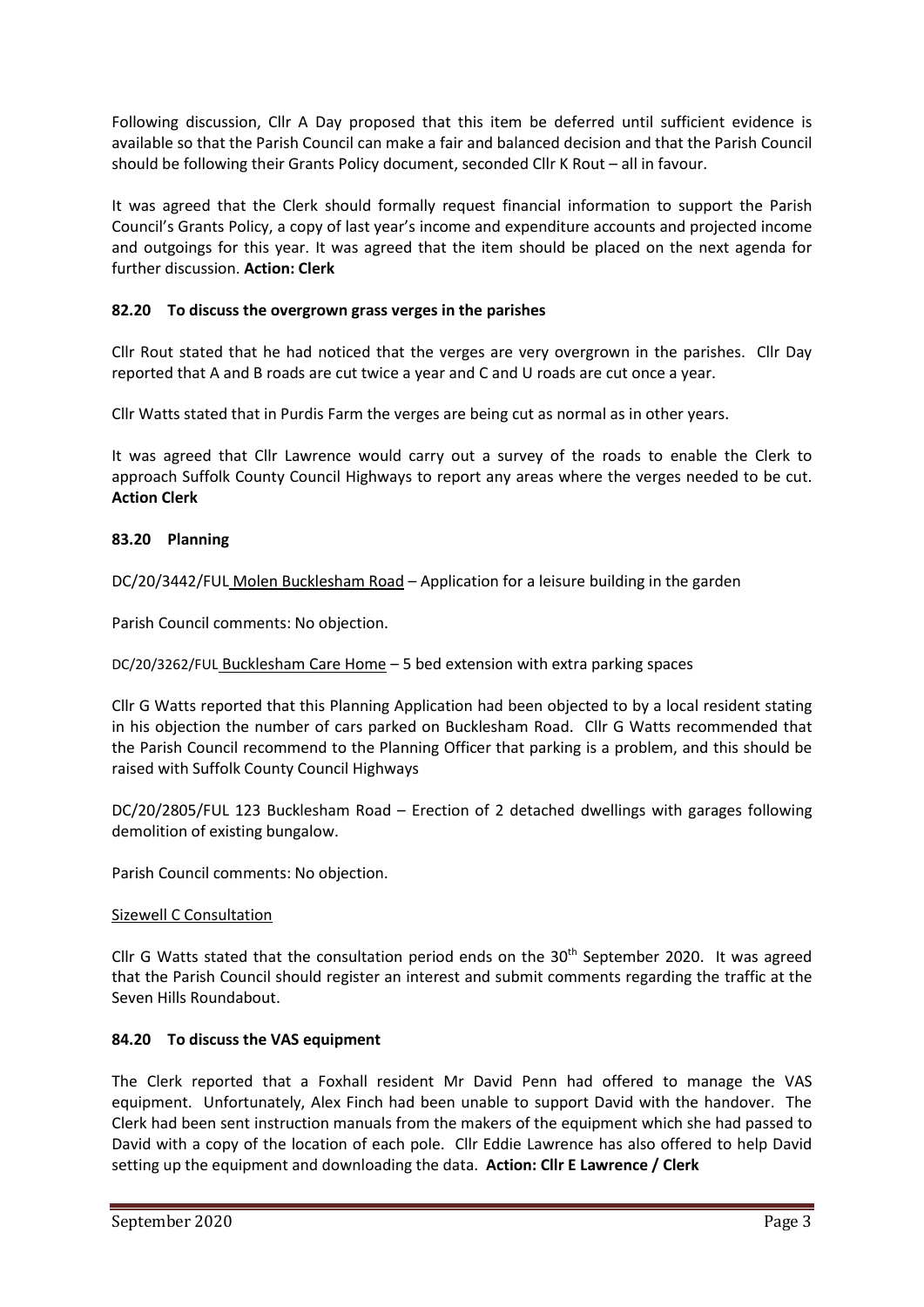### **85.20 Straight Road Improvements**

Cllr A Day reported that as discussed at the last meeting the cost of the Professional Services Survey to be conducted by Suffolk County Council Highways is £3,646.44 plus 18% making a total of £4,302.79 plus VAT (£5,163.34 including VAT). Following discussion, Cllr A Day proposed that the Parish Council go ahead with commissioning the survey to take place, seconded Cllr B Newell – 8 in favour, 1 abstained. The Clerk to contact the Suffolk County Council Highways Manager to request the work to be carried out. **Action: Clerk**

### **86.20 To discuss professional advice Trevor Brown**

Cllr E Warham said that Trevor Brown had given professional advice regarding the Parish Council financial grants and had been asked to make the Parish Council aware of any changes which may occur regarding the giving of donations to churches. **Action: Clerk**

#### **87.20 Traffic speeds A1156**

The Clerk reported that she had received an email from a Purdis Farm resident regarding the speed of traffic and the anti-social behaviour which had occurred on the A1156. The resident had demanded that the Parish Council take immediate action. It was agreed that the Clerk should write to the Police regarding the anti-social behaviour and request that the Police manage the situation. It was also recommended that the resident continues to contact the Police each time there is an incident. **Action: Clerk**

#### **88.20 Finance**

**Income** None **Expenditure** A J Buggs Salary and Expenses July 2020 **EXPENSION EXPENSION E240.00** A J Buggs Salary and Expenses August 2020 **EXPENSION EXPENSION** E309.53 Insurance Policy (3 year commitment) **EXECUTE:** 1.1 The state of the state of the state of the state of the state of the state of the state of the state of the state of the state of the state of the state of the state of t

#### Insurance Policy

The Clerk reported that the renewal of the Parish Council policy had been received which offered a single year at a cost of £274.40 or a 3 year commitment at £250.68 per year. Following discussion, it was agreed that the Parish Council should accept the 3 year commitment. **Action: Clerk**

Cllr E Warham proposed, seconded Cllr A Day that the above expenditure is approved – all in favour. **Action: Clerk**

**89.20 Meetings attended by councillors/clerk**

None

#### **90.20 Members questions to the Chairman**

None